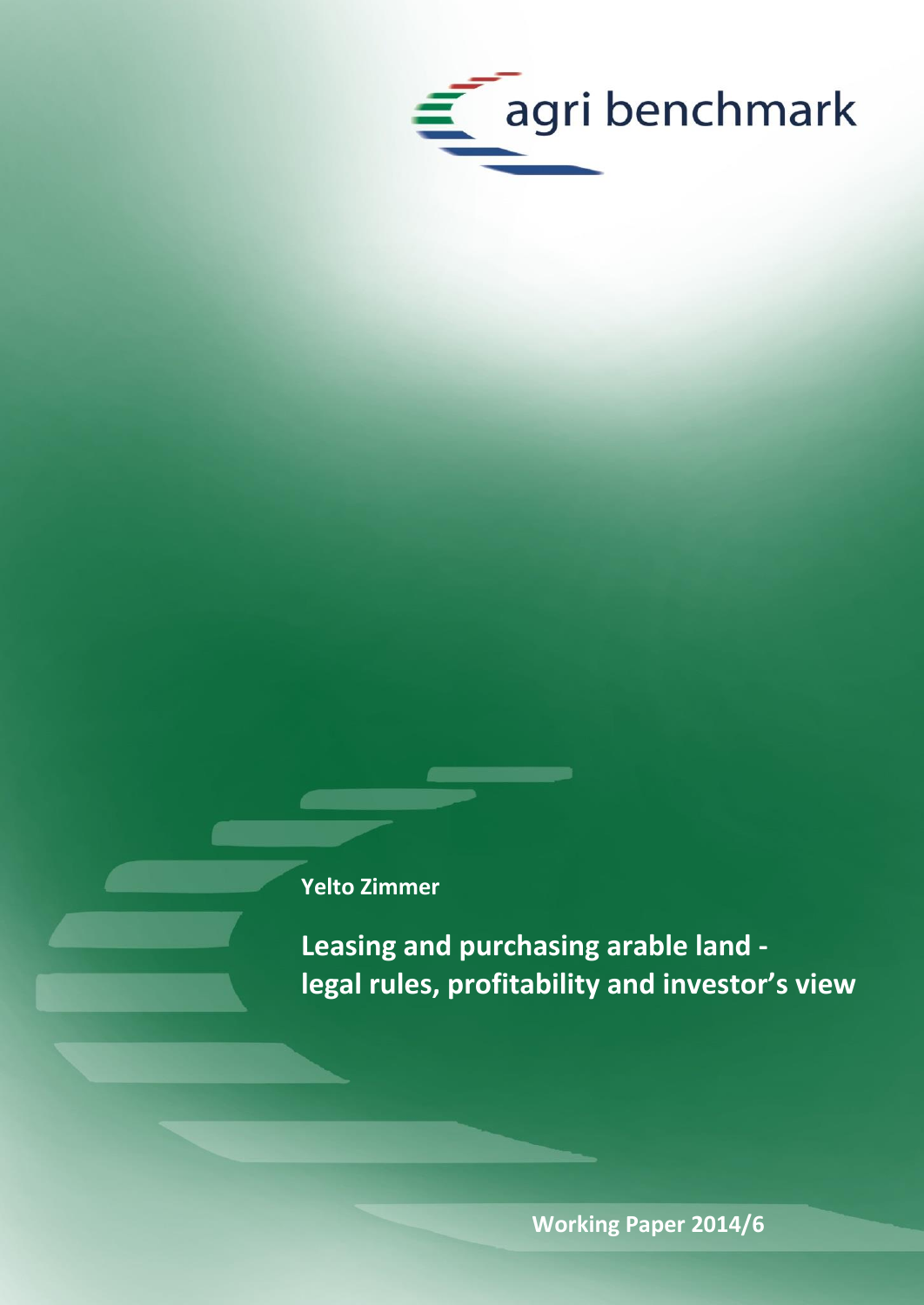# **Leasing and purchasing arable land legal rules, profitability and investor's view**

Yelto Zimmer<sup>1</sup>

# **Introduction**

<u>.</u>

Leases and prices for land have always been a hot topic at agricultural coffee shops, but the prices mentioned are sometimes growing as hunts in hunter's cock-and-bull stories. But politics are more and more aiming at so-called "non-agricultural investors" and their increasing interest in agricultural land markets.

In view of this background, the article below will take the following path: The first step outlines fundamental economic contexts of land leases and purchase prices. Different leasing systems and payments are introduced, compared and economically analyzed in the following. Finally, the aim is led towards a question: What are the reasons for the newly increased interest of non-agricultural investors in land markets?

# **Land markets - the concept of classic (agricultural) economists**

Adam Smith taught us at the end of the  $18<sup>th</sup>$  century that the worth of land is the *residual value* between the income from sales of products and the cost of needed inputs and required working time (and invested capital) – this is what is called "*return to land*". Further differentiation of this analysis comes from Ricardo at the beginning of the  $19<sup>th</sup>$  century and concentrates on an increasing demand for food and the step-by-step cultivation of initially unproductive land. According to this, land of different quality (i.e. productivity) is generating a different return to land. As land is, at least regionally, not expandable and the owner consequently a "monopolist", he can get, within the (for him) most favorable scenario, the whole return to land as lease.

But in contrary, that can signify, that agricultural land owners can demand, basically and on the long run, only as much lease as farmers can create values or return to land. Thus, fluctuating prices for agricultural products and/or inputs result in a fluctuating return to land and ultimately

**<sup>1</sup>** Coordinator *agri benchmark* Cash Crop, Thünen Institute of Farm Economics, contact: [Yelto.zimmer@ti.bund.de.](mailto:Yelto.zimmer@ti.bund.de) The author is grateful for support to this paper from Aline Barrozo Ferro.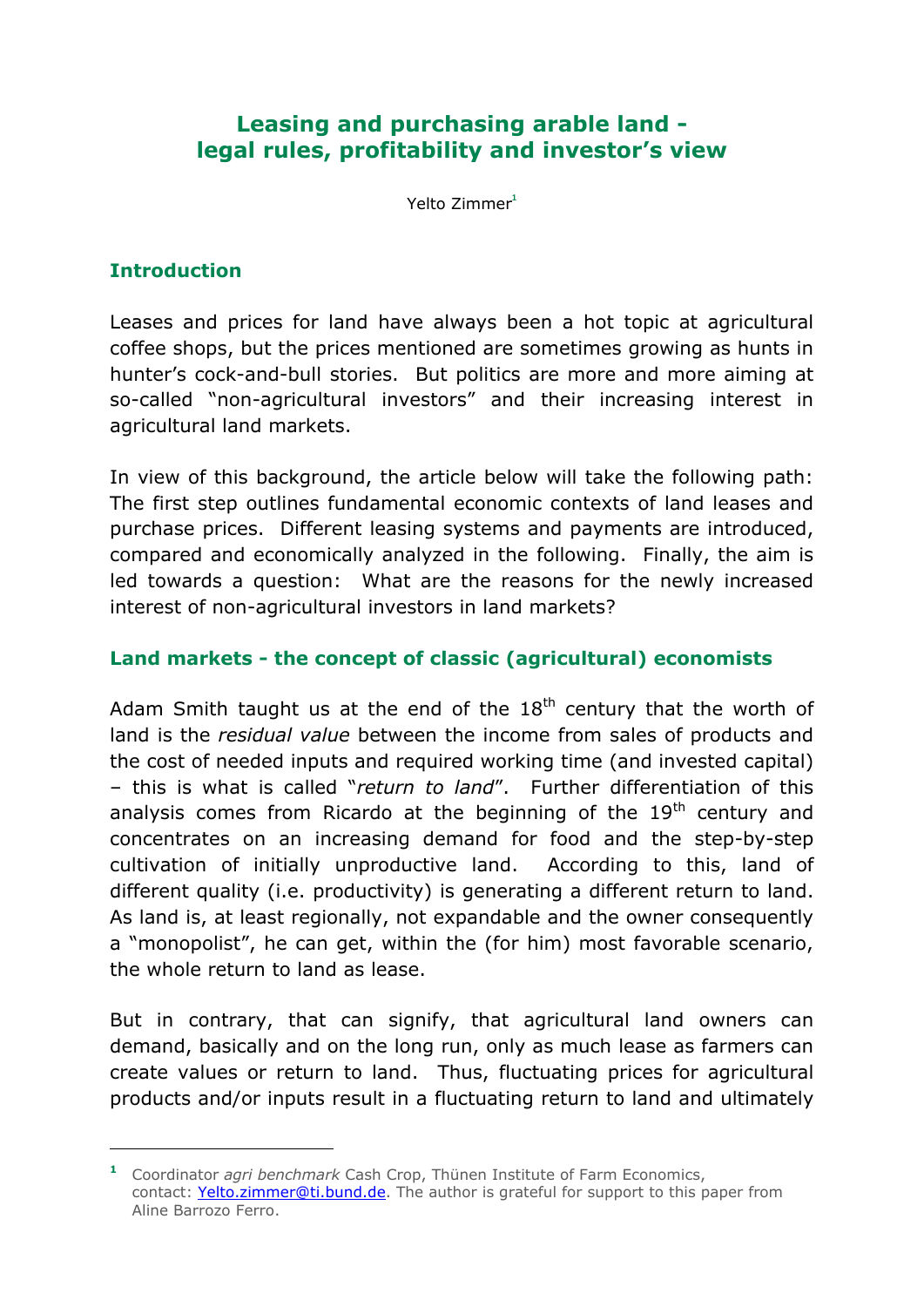in changes in lease rates. I.e. the faster leases can be adapted to changing price/cost ratios, the faster changes in return to land are converted to changed leases. The longer these adaptation processes take, the higher the probability, that in case of increasing agricultural prices, farmers profitably lease the land. In case of decreasing producer prices, the risk of losses, i.e. the return to land becomes less than the payment of lease is increasing.

A second problem: What is the agricultural entrepreneur? One is very competent in agronomy and a good businessman, too - i.e. he has better yields, pays less for inputs as fertilizers and achieves better prices for his wheat than his neighbor. In short: he is able to generate a higher return to land. On the other hand, the clever landlord researches possible revenues and expenditures of (supposedly) good farmers and adapts his lease demands to the return to land that should be able to achieve. Conversely, that implies that on the long run, there will always be farmers who have to pay leases above their achieved return to land. The result can be a situation, where they are not able to completely remunerate their own factors of production (land, capital) or have to be satisfied with lower returns to their on labor than the opportunity cost<sup>2</sup> in order to be able to pay the landlord. Such an internal cross-subsidization comes to an end when the remaining remuneration of family work, land and capital is not sufficient for an "acceptable" standard of living for the farmer's family.

That's as far as theory goes. But what about systems of land lease, land prices and their profitability in a global perspective? To give an overview about the most important different systems and economics of land use, lease- and sales markets in Germany, the USA, Canada, Brazil, Argentina and Russia are analyzed below. The profitability analysis is based on data of typical farms within the global *agri benchmark* Cash Crop network. **3** For certain, the Russian farm is much more successful than the average Russian farm, as there are numerous former Soviet collective farms (kolkhozes) neither willing nor able to participate in such a comparison of farms.

<u>.</u>

<sup>&</sup>lt;sup>2</sup> This might be in case of e.g. part-time farmers, who cannot expand his dependent employment because of industrial law and has - for this reason - much lower opportunity costs.

<sup>&</sup>lt;sup>3</sup> Please find details and background information about the concept of agri benchmark and the data of typical farms at: www.agribenchmark.org/agri-benchmark/value-andapproach.html.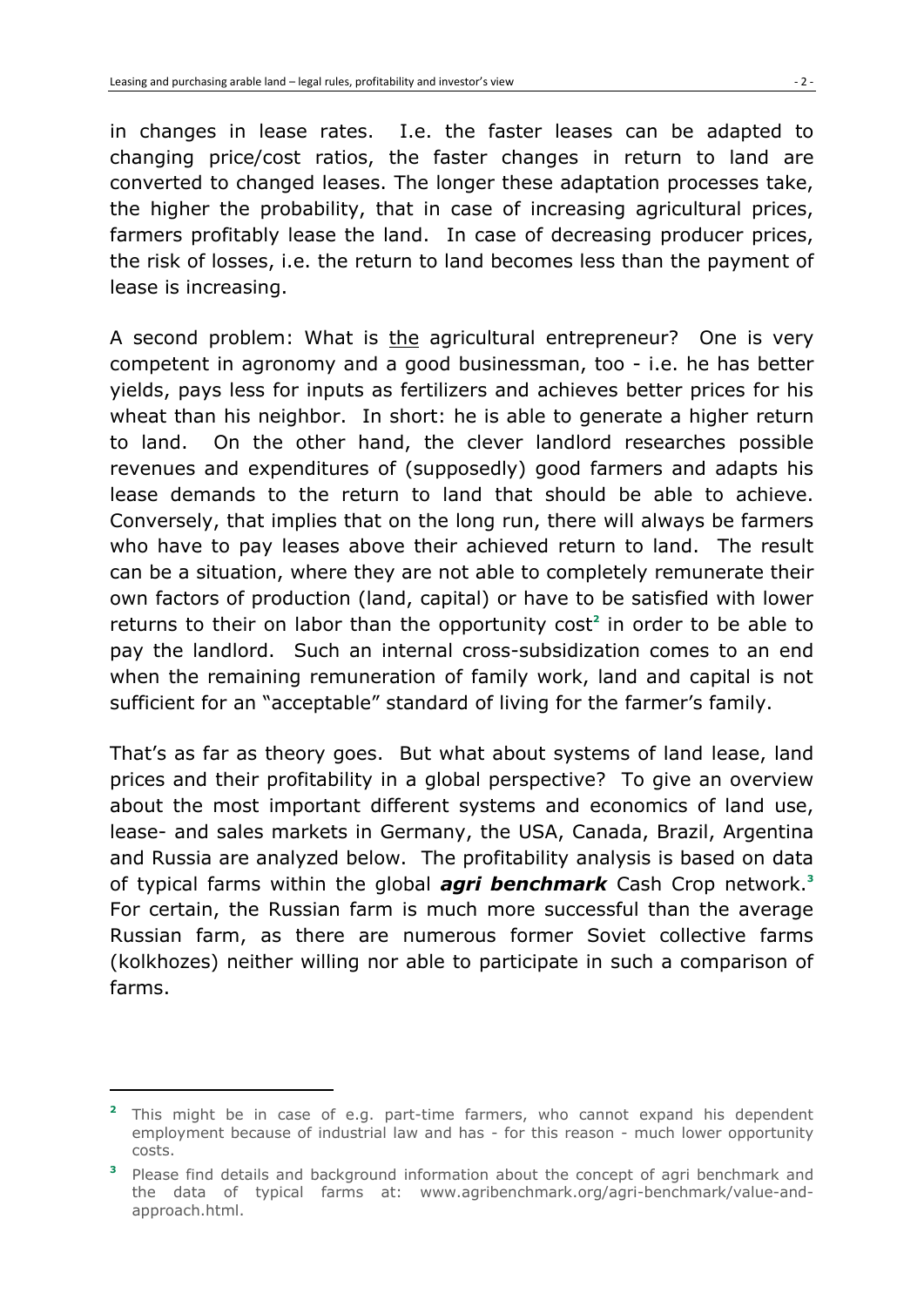#### **Land lease - how does it work?**

There are two different kinds of leasing contracts: sharecropping and "normal" lease. Sharecropping means that lessee and lessor share the achieved production at a certain percentage or a fixed amount of the output is paid as lease. The monetary value of the lease is a result of quantity multiplied with an agreed price (e.g. the listing on the commodity exchange) or with the price the lessor can achieve. These systems are customary e.g. in Latin America (see Table 1).

Furthermore, there are special types of sharecropping, where the lessor shares parts of the financial risks of production by paying a percentage of the expenditure on seeds, fertilizers and crop protection. These types of lease can be found e.g. in the northern states of the US, where the risks of production are relatively high.

|                                               | <b>Brazil</b>              | <b>Argentinia</b>          | Canada                     | <b>USA (lowa)</b>          |
|-----------------------------------------------|----------------------------|----------------------------|----------------------------|----------------------------|
| Maturity lease contracts                      | $3 - 7$ years              | 1 year                     | 2-3 years                  | 1 year                     |
| Land lease rates                              | 160 - 600 USD/ha           | 550 USD/ha                 | 90 - 140 USD/ha            | 600 USD/ha                 |
| Revenue risk sharing with<br><b>landlords</b> | <b>ves</b>                 | yes (partially)            | no                         | 1/4 of rented land         |
| Cash vs. sharecropping                        | $90 + \%$                  | 100 %                      | 100 %                      | 80 %                       |
| Ownership vs. rented land                     | $95 + \%$                  | 50 %                       | $70 + \%$                  | 45 %                       |
| Land prices                                   | 3,000 to<br>10,000 USD/ha  | 6.000 to<br>35,000 USD/ha  | 1.500 bis<br>5,000 USD/ha  | 18,000 USD/ha              |
| Increase land prices                          | $2003 - 2013$ :<br>$+150%$ | $2000 - 2011$ :<br>$+300%$ | $2006 - 2011$ :<br>$+35+%$ | $2002 - 2012$ :<br>$+260%$ |

| Characteristics of selected lease and land markets | Table 1: |  |  |  |  |  |  |
|----------------------------------------------------|----------|--|--|--|--|--|--|
|----------------------------------------------------|----------|--|--|--|--|--|--|

Source: *agri benchmark* Cash Crop, 2013

A second important characteristic for differentiation of leasing contracts is their maturity. Sharecropping has an "automatic" implementation due to its linkage with current output prices. "Normal" leases have different maturity periods. That results in a time lag in adapting leasing rates to changed economic circumstances. Whereas in Germany and Western Europe maturity periods usually range between five and twelve years, in many other western countries - in developed as well as in emerging countries - the periods are clearly shorter, between one and three years (see Table 1). At the other end of the scale, countries as Russia can be found, where many leasing contracts are concluded for up to 49 years.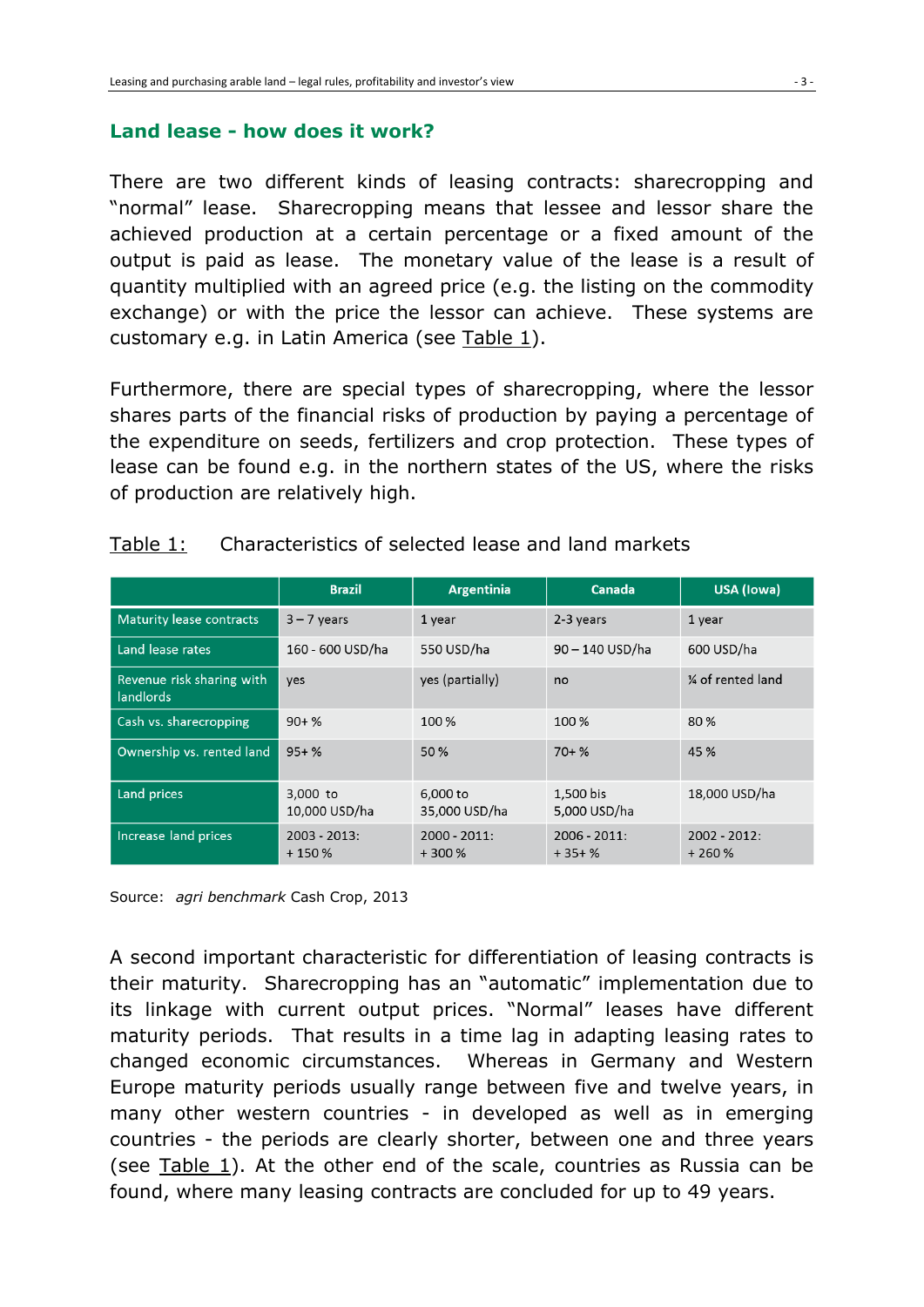As evident in Table 1, the much bemoaned raise of purchase prices, is not a German specialty. In contrary: prices for land in Argentina and the US have about tripled since 2000. According to official statistics, that seem to significantly underestimate the real development, between 2005 and 2011 prices for land in the West Germany have only increased about 30 %., in East Germany about 120 %.

#### **Land leases - what do farmers pay?**

To get an impression of the lease for farmers in the different countries, Figure 1 shows the lease paid by *agri benchmark* farms. The farm's names are to be interpreted as follows: The first two letters signify the country, the number is the farm's size in ha and the letters at the end indicated the region<sup>4</sup> where the typical farm is located. These case studies from typical farms are to show basic structural differences. There is no claim to present representative data for the respective country.





Source: *agri benchmark* Cash Crop, 2013

<u>.</u>

**<sup>4</sup>** BS: Black soil region, MB: Magdeburger Börde, MW: Mittel-Weser, SAS: Saskatchewan, IO: Iowa, ND: North Dakota, WBA: Western Buenos Aires, MT: Mato Grosso.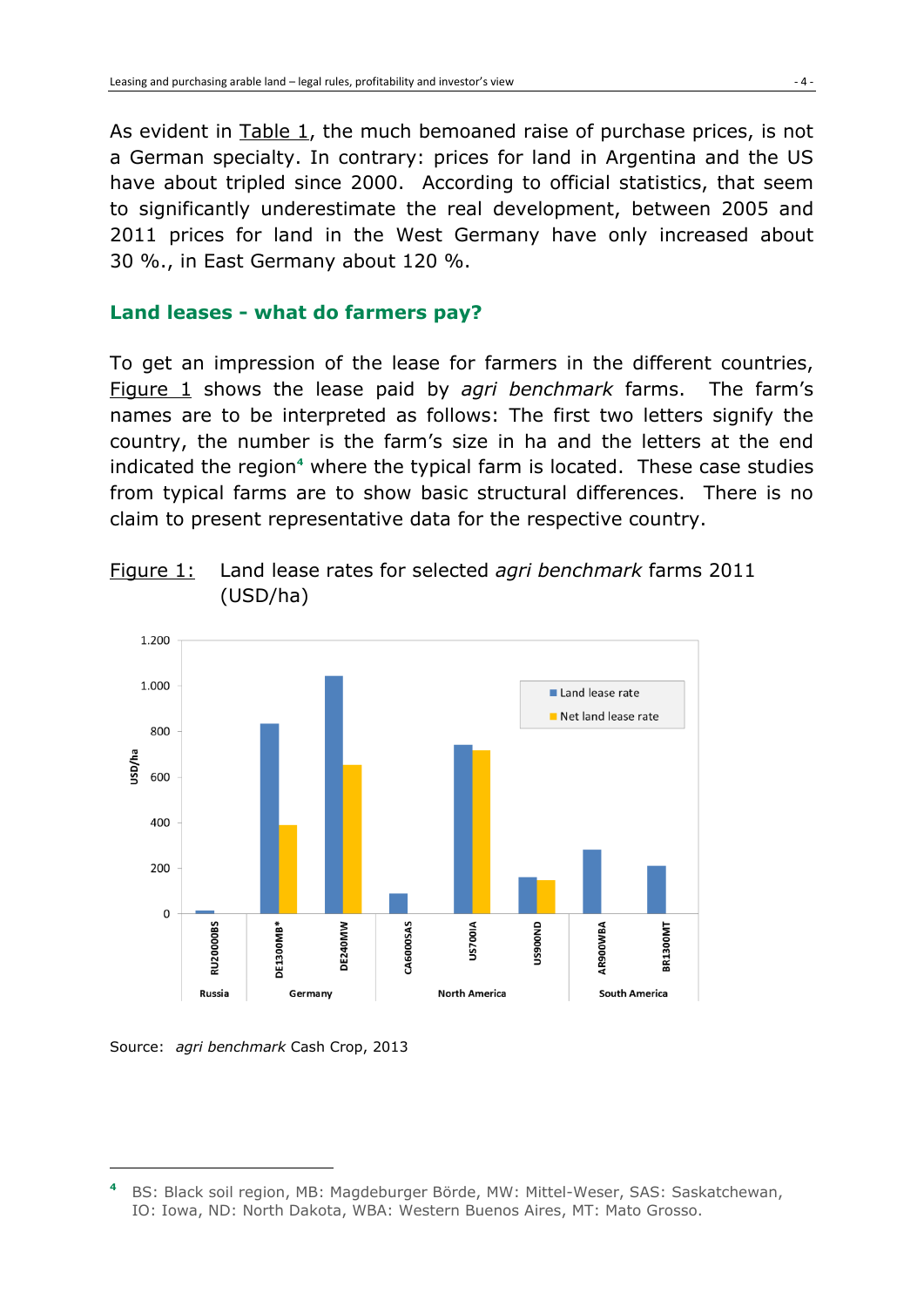The overview shows the lease paid as well as the so-called net-lease. The latter is the result, after direct payments of the government have been deducted. The overview shows, that the resulting cost-decreasing effect is monumental in Germany, whereas it is small for the two US farms. Finally, it should be noted, that net-leases of German farms are partially much cheaper as for the US-farm in Iowa.

The very high lease for the German farm in the region "Mittelweser" can be explained with the high importance of very profitable crops such as potatoes and sugar beet and the high density of livestock industry on the other hand. As tax and environmental jurisdiction define maximum quantities of livestock per ha, this results in livestock producers leasing land at about every condition. This way they transfer parts of the created value in animal husbandry to the landlords. These circumstances lead to a lasting and considerable increase of lease prices above the return to land that can be realized in arable farming.

In view of the direct payments it should be noted that they are actually not important in the compared countries outside Germany. However, this should change in case of Russia, soon. This change is caused by the fact that currently high agricultural subsidies (keyword: interest cuts), that will - at least partially - be converted into direct payments in the course of Russia's accession to the WTO. Finally, the  $Figure 1$  shows that in Russia, compared to the rest of the sample, lease is rather symbolic. The reason is the very low competition for land: until quite recently, Russia had extensive areas of land being idle. The heavily shattered land-ownership in Russia aims into the same direction.

#### **Leasing land - what about profitability?**

To be able to economically asses the documented lease, Figure 2 compares it to the average return to land generated in 2008 to 2012. The return to land is equaled to 100 (red line) and the leases paid are displayed as a percentage of the return to land. When determining the return to land, according to the *agri benchmark* concept the full economic cost was considered, i.e. used family input (labor, capital) was rated with its opportunity cost. The cost of capital assets was calculated as well at its opportunity cost, which is the interest generated from a long-term bank deposit. The result is that the shown return to land is considerably lower than the result from an ordinary profit and loss statement.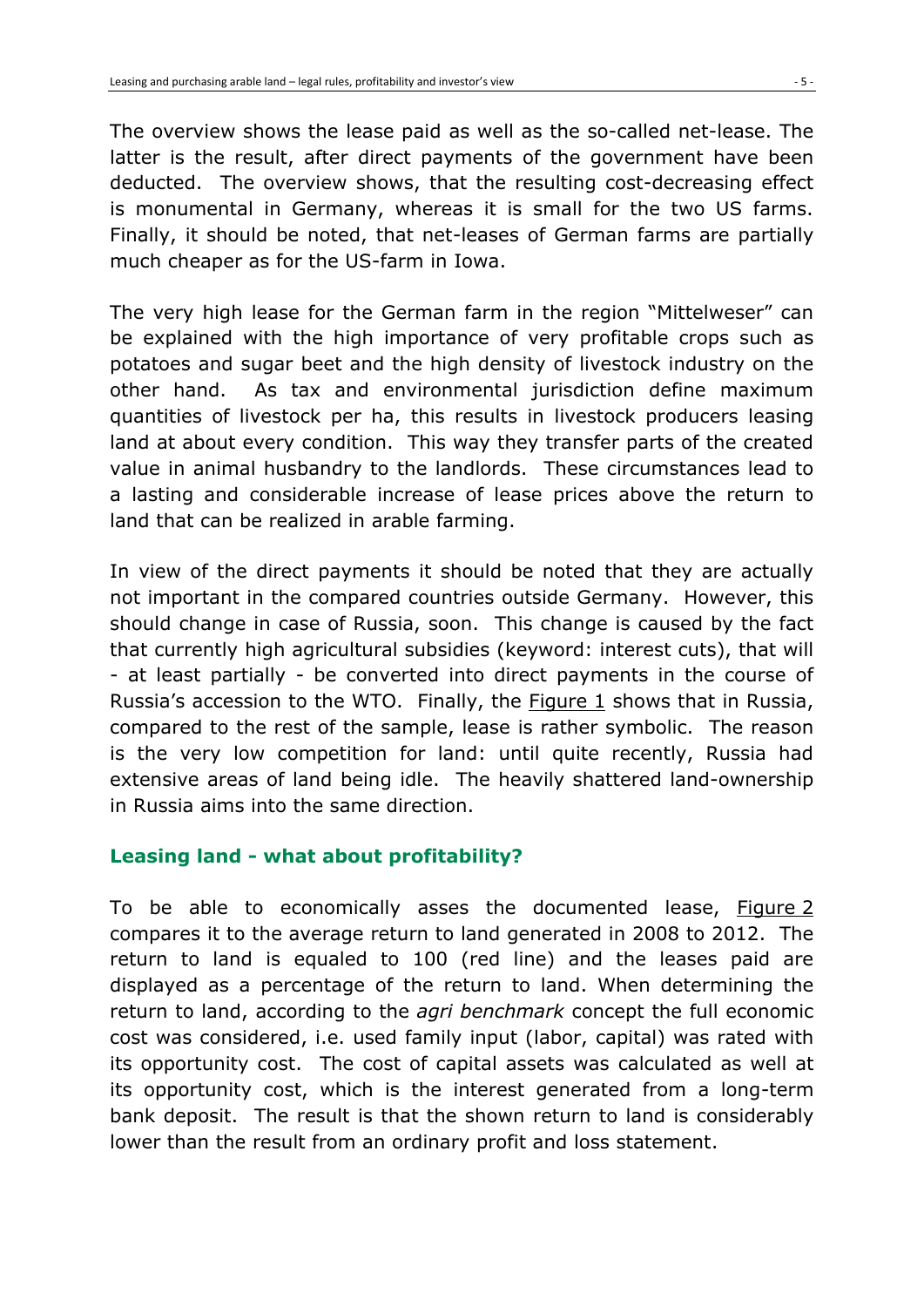



From Figure 2, one can see that both German farms have to pay about 50 to 60 % of their return to land as lease. This is significantly below the share the farms in Iowa and Argentina have to pay. Landlords of farms in Brazil and Canada gain a smaller share of the agricultural value creation. The Russian farm is in a completely different league - but as already mentioned, this is related to the choice of the farm.

In general, it is to be concluded, that the international comparison shows that German leases are not exceptionally high. Nevertheless, it should be considered, that in Germany - differently than in other countries (except for Russia) - leases are generally fixed for eight years or more. As soon as the producer prices decrease, this will develop against the farmer. A reduction of income of only 15 respectively 25 per cent with today's leases will make the two German farms pay more than 100 % of the return to land generated to their landlords. Contractual adaptation clauses in land lease contracts for the case of sustainable deterioration of the general economic conditions can only provide very limited protection against this development.

Source: *agri benchmark* Cash Crop, 2013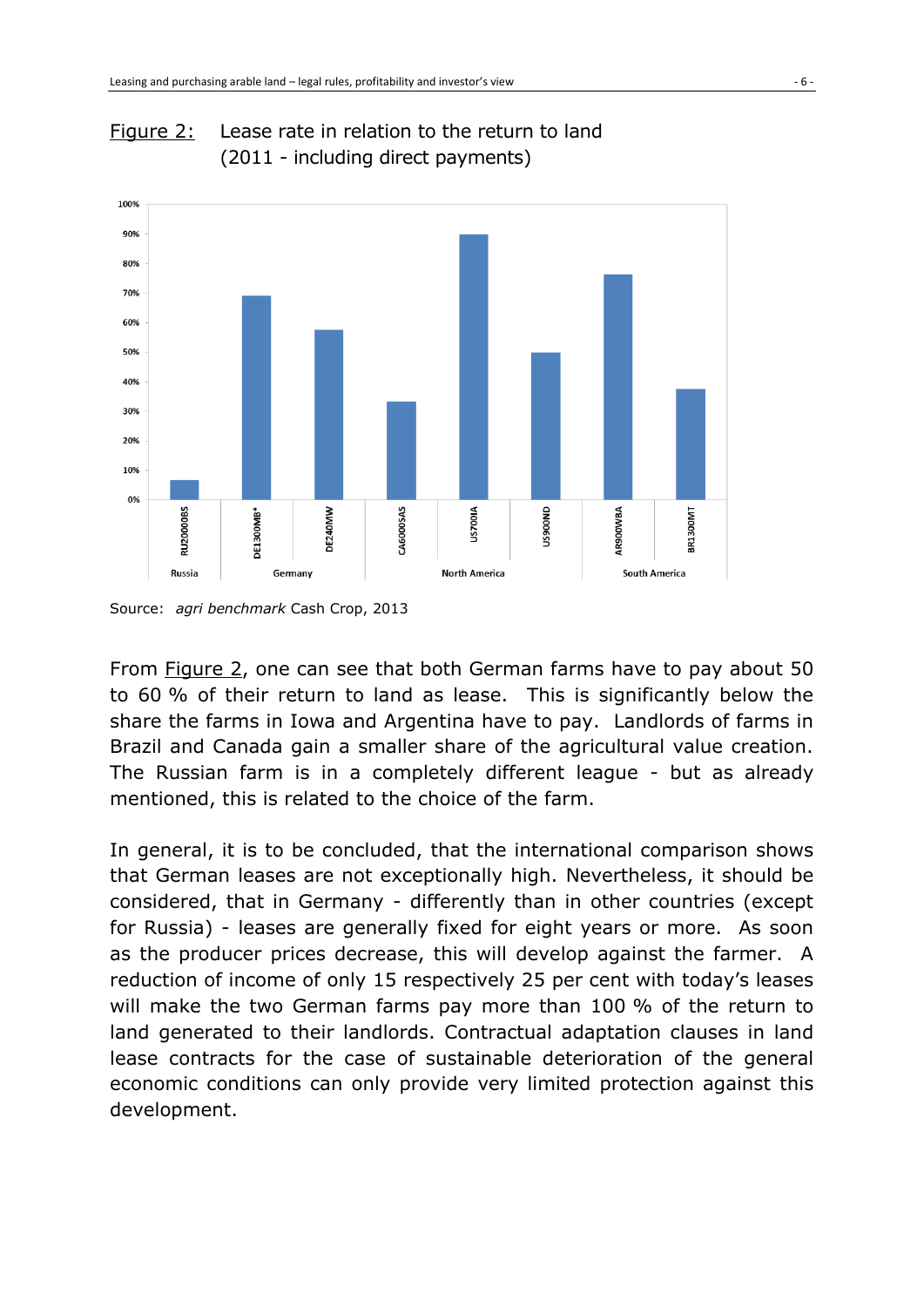#### **And farmland as investment?**

But arable land is not only leased, it is bought, too. And not only active farmers buy farmland, but so do investors. Against this background, Figure 3 initially shows the usual purchase prices in the regions discussed.





At first view prices for arable land seem, compared to leases, particularly expensive for the German farms. With about USD 20,000 per ha, only the farm in Iowa ranges at similar levels. Exceptionally low land prices are paid in Canada; purchase prices in Russia are even "alien".

To get an impression, whether these purchase prices are high or low, the next step (see Figure 4) will show the return to land - with and without direct payments - as interest on capital invested in land (i.e. purchase prices).

Source: *agri benchmark* Cash Crop, 2013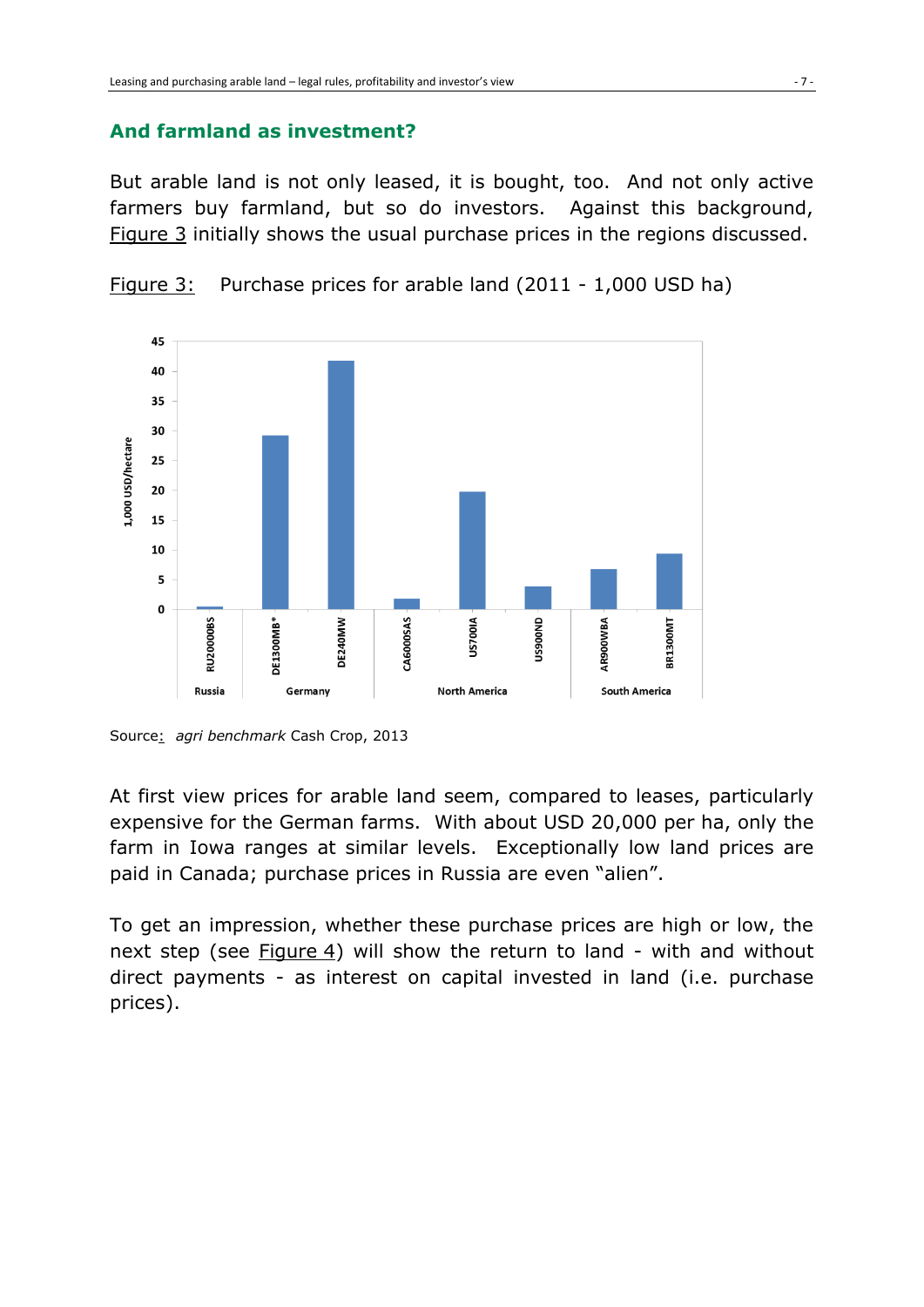



Source: *agri benchmark* Cash Crop, 2013

According to the data, German farmland is not exceptionally expensive in comparison to the US - the farm in Iowa is with 4 % at the same level. Only the farm in North Dakota is able to produce a return to land of 7 %. Additionally, taking into account direct payments in Germany raise the profitability of land use by about one percentage point, while with additionally 0.1, respectively 0.3 percentage point direct payments are of nearly no importance to the US farms.

As expected, in Argentina and Brazil the return to land is higher than in Germany and the US. But under consideration of risks (e.g. political instability, exchange rate) the difference does not seem to be huge. The return to land for the farms in Canada and especially in Russia is exceptionally high. For the Russian farm, the particular risks (keywords: politics and weather) might explain a big part of this "premium", but there is no such explanation for Canada. The only possible explanations are the restrictions for foreign and institutional investors to the Canadian land market. These might lead to lesser competition for land compared to e.g. the US.

Examining the possible interests from the view of an investor, the following points have to be taken into consideration: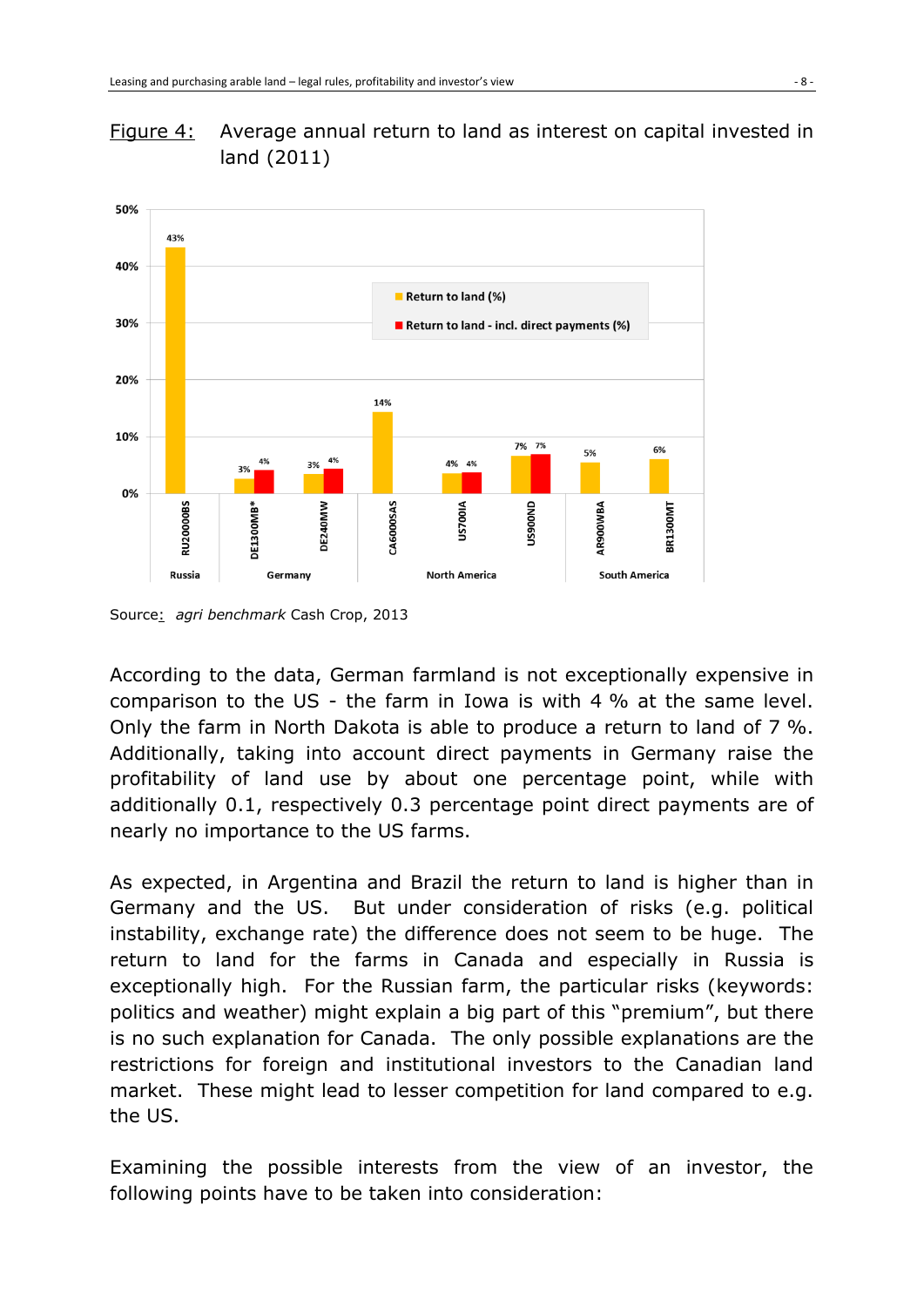- Alternative investments in 2008 and subsequent years with considerable economic uncertainty have either generated unusually low interests (keyword: negative interests for German government bonds) or involve major risks.
- A commitment to arable land is either very little or even not at all correlated with general economic risks. This way for investors' investment in arable land can be an element of risk management.

As a consequence, it is obvious, that since the banking and currency crisis and the considerable increase of agrarian commodity prices after 2008, the interest of institutional investors in the agricultural land market has increased. Especially, when e.g. life insurances - because of risk preferences of their investors - prefer exceptionally low risk investments.

# **Synopsis and conclusion**

- (1) At first view, in international comparison, leases for land in Germany seem to be very high.
- (2) Considering (a) differences in economic land productivity and (b) direct payments, German leases are even low in international comparison.
- (3) Against this background, it does not seem to be likely, that leases might decrease considerably in case direct payments will be reduced.
- (4) Possible returns for an investment in arable land are rather attractive in times of exceptionally low interest in the western world.
- (5) Whether or not investors have to be involved in operations in order to capture value is rather different for different countries. While in the US and Argentina the landowners tend to be able to capture the bulk of return to land (without being exposed to a major risk associated with operations) this is not true for the farms in Russia, Canada or Brazil.
- (6) Downright astronomically returns for arable land use of the Russian farm have to be seen in the light of major political and currency risks (keyword: Crimea crisis) and higher production risks (keyword: drought).